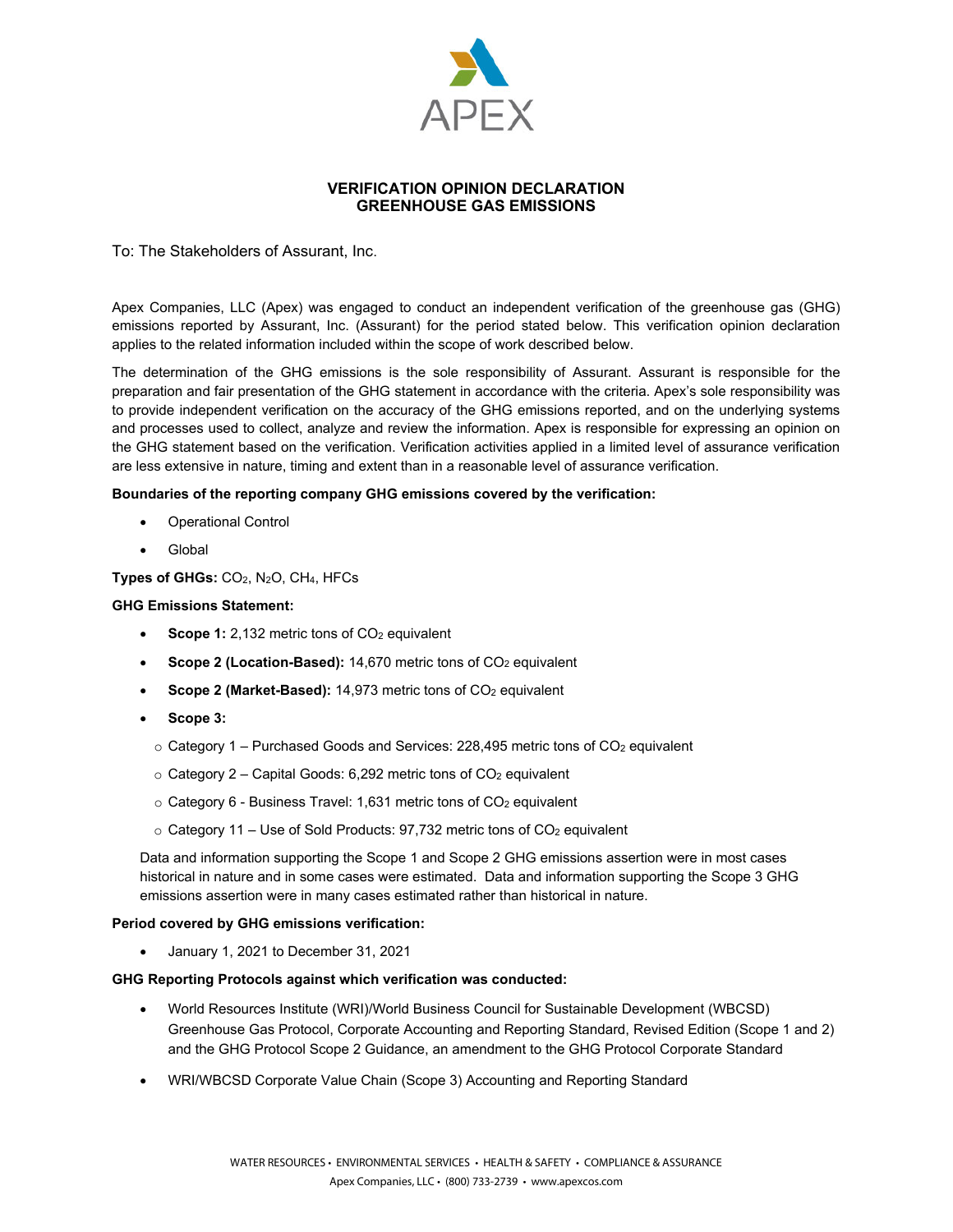

#### **GHG Verification Protocols used to conduct the verification:**

 ISO 14064-3 Second Edition 2019-04: Greenhouse gases - Part 3: Specification with guidance for the verification and validation of greenhouse gas statements

### **Level of Assurance and Qualifications**:

- Limited
- This verification used a materiality threshold of ±5% for aggregate errors in sampled data for each of the above indicators.

#### **GHG Verification Methodology:**

Evidence-gathering procedures included, but were not limited to:

- Interviews with relevant personnel of Assurant, Inc. and their consultant;
- Review of documentary evidence produced by Assurant, Inc.;
- Review of Assurant, Inc. data and information systems and methodology for collection, aggregation, analysis and review of information used to determine GHG emissions; and
- Audit of sample of data used by Assurant, Inc. to determine GHG emissions.

#### **Verification Opinion:**

Based on the verification process and procedures conducted to a limited assurance level of the GHG emissions statement shown above, Apex found no evidence that the GHG emissions statement:

- is not materially correct and is not a fair representation of the GHG emissions data and information; and
- has not been prepared in accordance with the WRI/WBCSD GHG Protocol Corporate Accounting and Reporting Standard (Scope 1 and 2), and WRI/WBCSD Greenhouse Gas Protocol Corporate Value Chain Accounting and Reporting Standard (Scope 3).

It is our opinion that Assurant has established appropriate systems for the collection, aggregation and analysis of quantitative data for determination of these GHG emissions for the stated period and boundaries.

#### **Statement of independence, impartiality and competence**

Apex is an independent professional services company that specializes in Health, Safety, Social and Environmental management services including assurance with over 30 years history in providing these services.

No member of the verification team has a business relationship with Assurant, its Directors or Managers beyond that required of this assignment. We conducted this verification independently and to our knowledge there has been no conflict of interest.

Apex has implemented a Code of Ethics across the business to maintain high ethical standards among staff in their day-to-day business activities.

The verification team has extensive experience in conducting assurance over environmental, social, ethical and health and safety information, systems and processes, has over 20 years combined experience in this field and an excellent understanding of Apex's standard methodology for the verification of greenhouse gas emissions data.